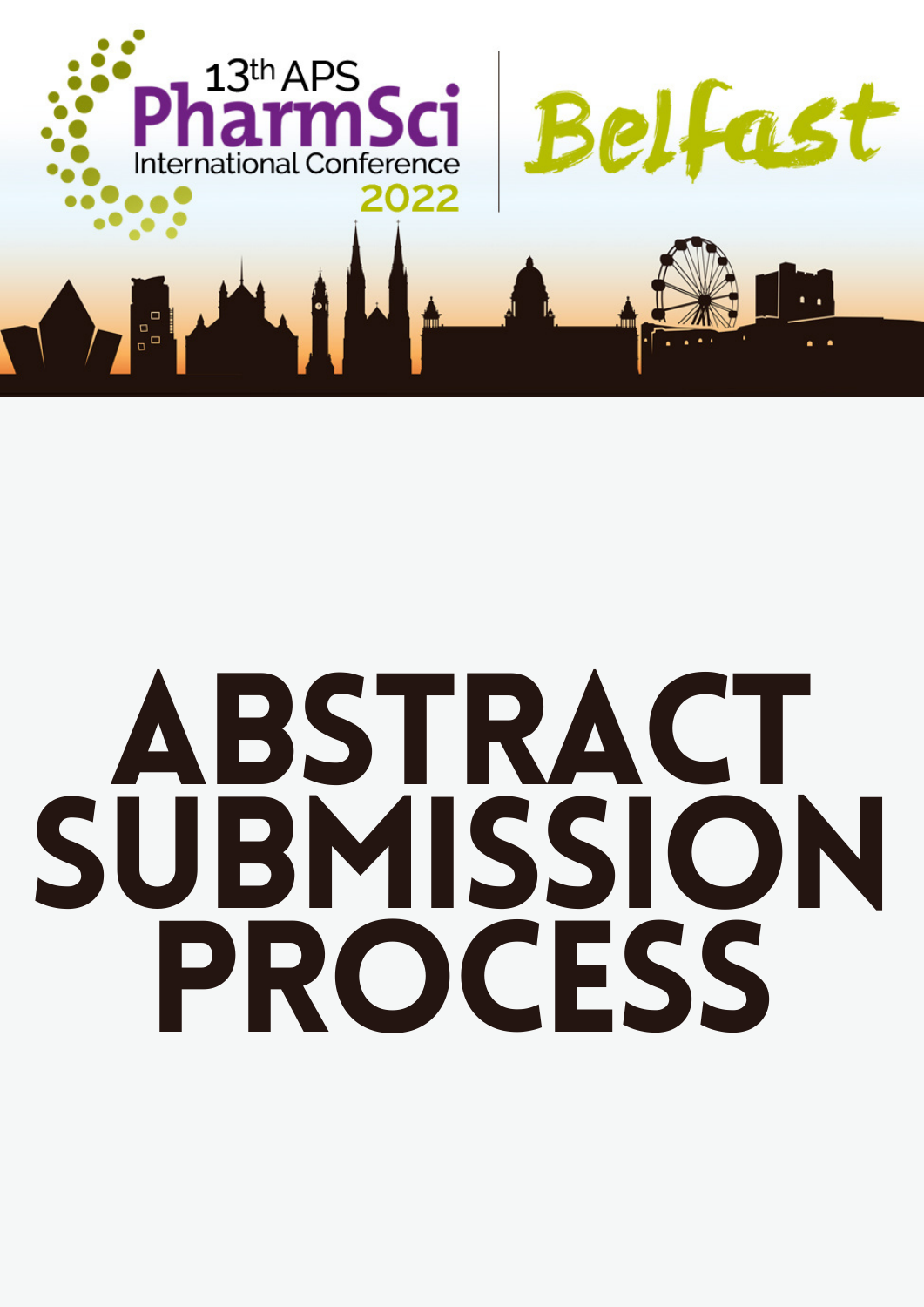## WHY SUBMIT AN ABSTRACT?

The APS PharmSci conference provides an excellent opportunity to showcase your research. There are opportunities (>20) for submitted abstracts to be selected as short oral presentations which will really help in promoting your research.

Furthermore, there are prizes for the best posters. These prizes are sponsored by MDPI Pharmaceutics and are only available for posters where a student is listed as the presenter.

The abstracts will be available in advance of the PharmSci conference for the attendees to browse. There are also dedicated times for poster browsing within the conference agenda. This will maximise the networking opportunities provided by submitting an abstract/poster.

#### **INSTRUCTIONS**

The Presenting Author must submit the abstract. All communications will be sent to the individual who submits the abstract.

The submission will be made via an online portal.

The APS has partnered with the British Journal of Pharmacy so that abstracts can be published following the conference. British Journal of Pharmacy (ISSN 2058-8356) is an online peer-reviewed open access journal offering gold open access with no article processing charges (APCs). The Journal aims to publish original research papers, critical reviews and rapid communications on the latest developments in pharmacy.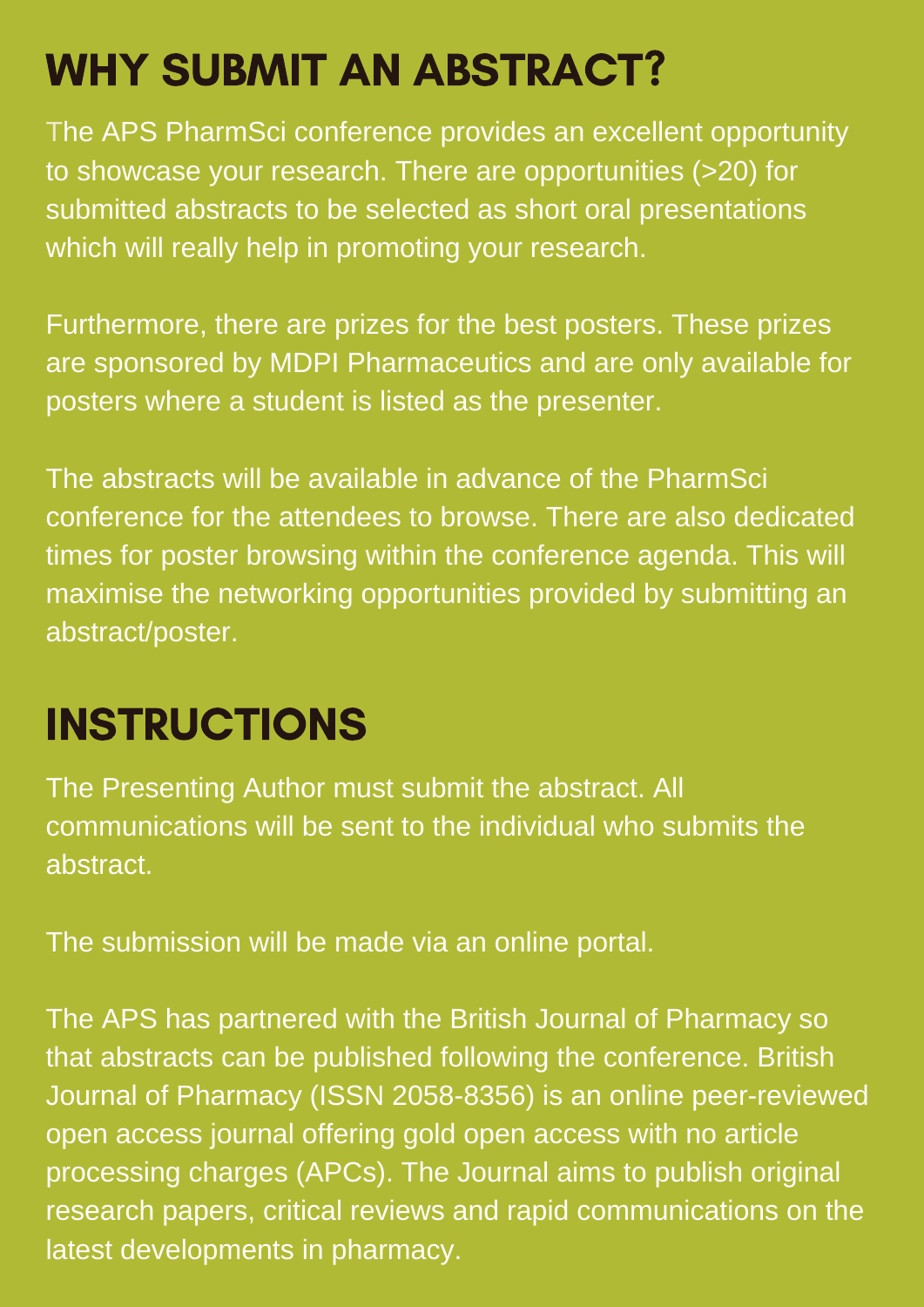The APS encourages publication of abstracts where possible so that research is widely disseminated in an open access format. However, some authors may prefer to NOT publish their abstract after the event and to accommodate those submissions we have two abstract submission options:

**2** 

 $\int$ 

Select the BJPharm abstract template and submit via their portal. This will be considered as formal submission for participation in APS and will also result in the final abstract being published in the British Journal of Pharmacy in Open Access without any charge.

1

Select the Unpublished abstract template and submit via the APS portal. This will mean that the abstract is visible to those who attend the conference but will not be available after the event.

The structure of the abstract is the same for both submission options, except minor differences in the header and footer.

The following information will be required to submit the abstract:

Presenting Author Name. 1

Presenting author's email (note that this email MUST be the same as the one used to register for the conference as the platform uses this information to connect the abstracts/posters to the presenters and will enable interaction with others about your poster).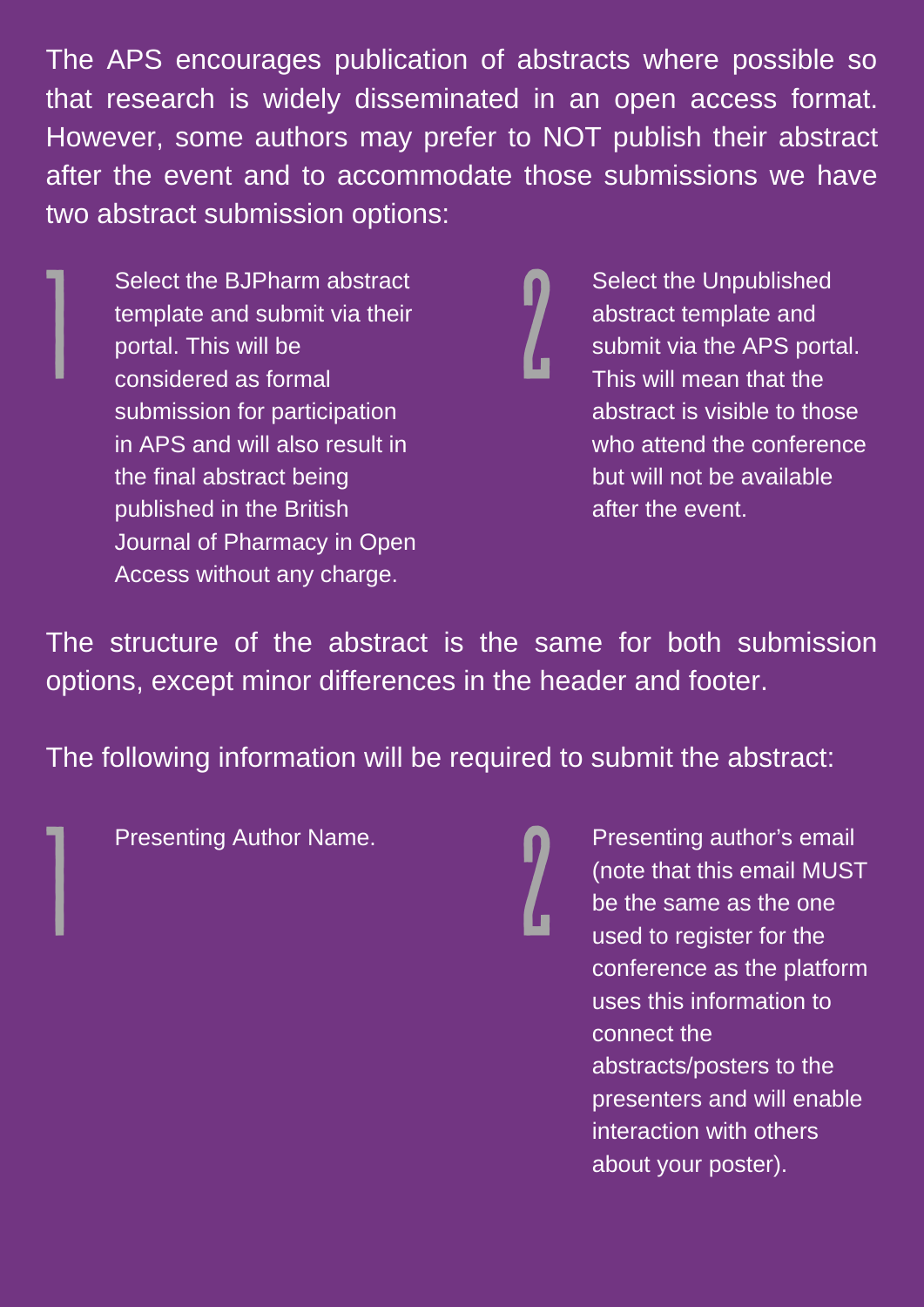3

Poster title. The posters will be searchable via the titles; make sure that your title contains relevant key words to maximise exposure.

List of additional authors with their email addresses: this will allow co-authors to be linked to the poster and enable permissions to be sought from all authors prior to publication.

5

The focus group that aligns best to the poster. You will be asked to align your research to one of the APS Focus groups; the full list of focus groups can be found here: https://www.apsgb.co.uk/focus-groups/ If your work does not align to any of the focus groups please select the box "other" and provide 3 keywords to help us identify reviewers for your work.

4

Note that the abstract will be submitted as a word file where the maximum size is 10MB. Please name the file using your surname, for example Batchelor.pdf. If you are submitting multiple abstracts please use your surname and a number: Surname1.pdf; Surname2.pdf. This helps us to manage the abstracts and ensure that they are uploaded correctly into the virtual platform.

### REVIEW OF ABSTRACTS

The conference organising committee together with a pool of experts will review abstracts to ensure that these meet the criteria for the conference. The criteria are outlined below:

- The information must be relevant to the PharmSci audience
- The abstract MUST contain data that informs the conclusion
- The abstract must demonstrate a new scientific knowledge and not be solely commercial, or sales orientated